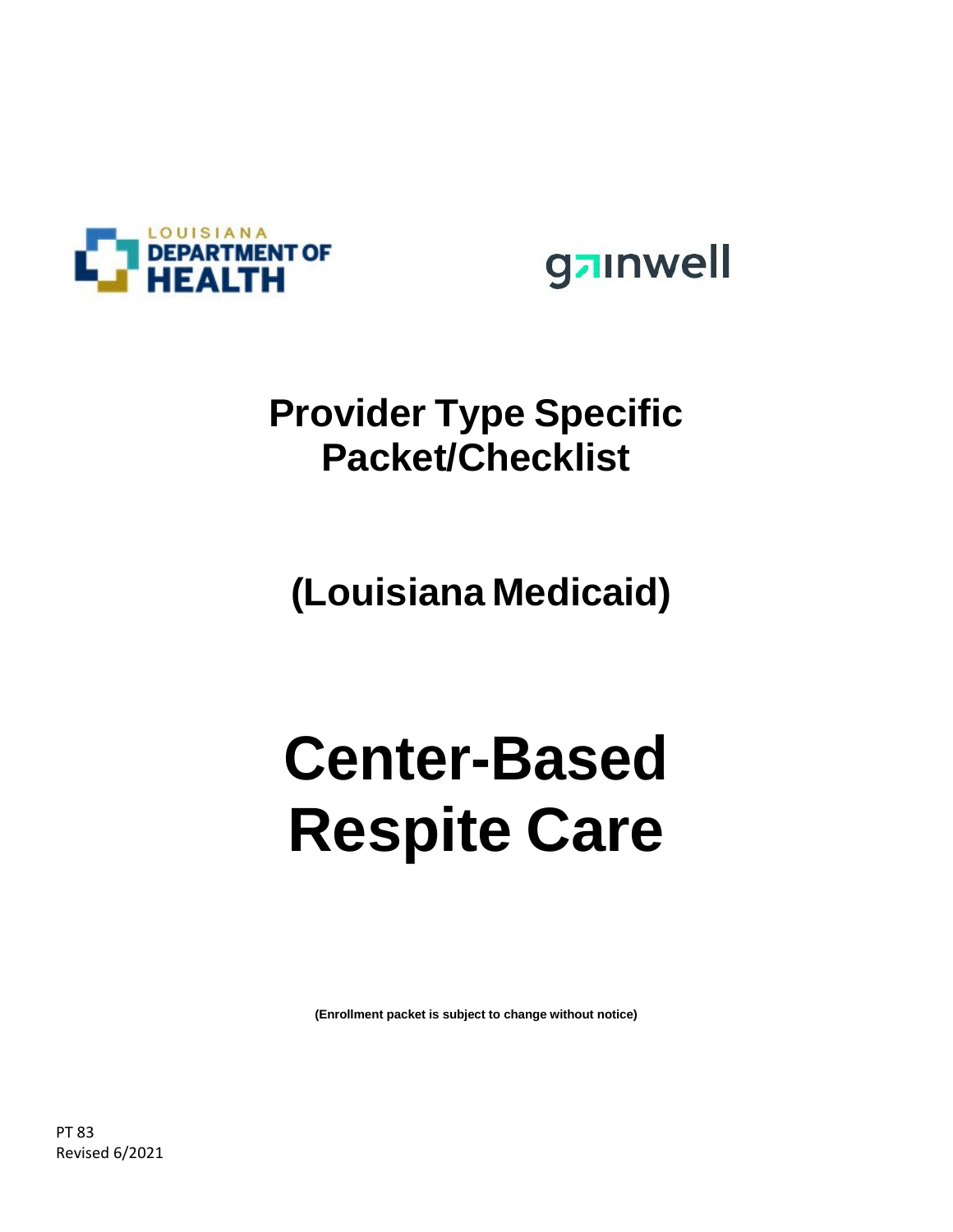# **GENERAL INFORMATION**

Provider Enrollment works on a three-week turnaround time frame. If enrollment requirements are not met, the entire application will be returned for correction and would need to be re-submitted once the corrections are made. Any re-submission of the enrollment packet is subject to additional three- week turnaround period.

The effective date for this enrollment will be the day the application is actually worked by Provider Enrollment.

No billing for 18 months will result in an automatic closure of this provider number, which will require a new enrollment application in order to be re-activated. No notification will be made to the provider regarding automatic closure.

Upon completion of the Medicaid enrollment process, all OCDD/OAAS Waiver Service providers and some providers of other Medicaid services will automatically be added to a Freedom of Choice listing in a web-based program called Provider Locator Tool. This enables public users to search for Medicaid and/or Home and Community Based Service providers who accept Louisiana Medicaid.

If at any time during enrollment as a Waiver Medicaid provider, the provider has a change of physical address, then the provider must first obtain an updated license indicating the new address, and then submit notification of the change of address along with a copy of the updated license to Gainwell Provider Enrollment (see address on checklist, below).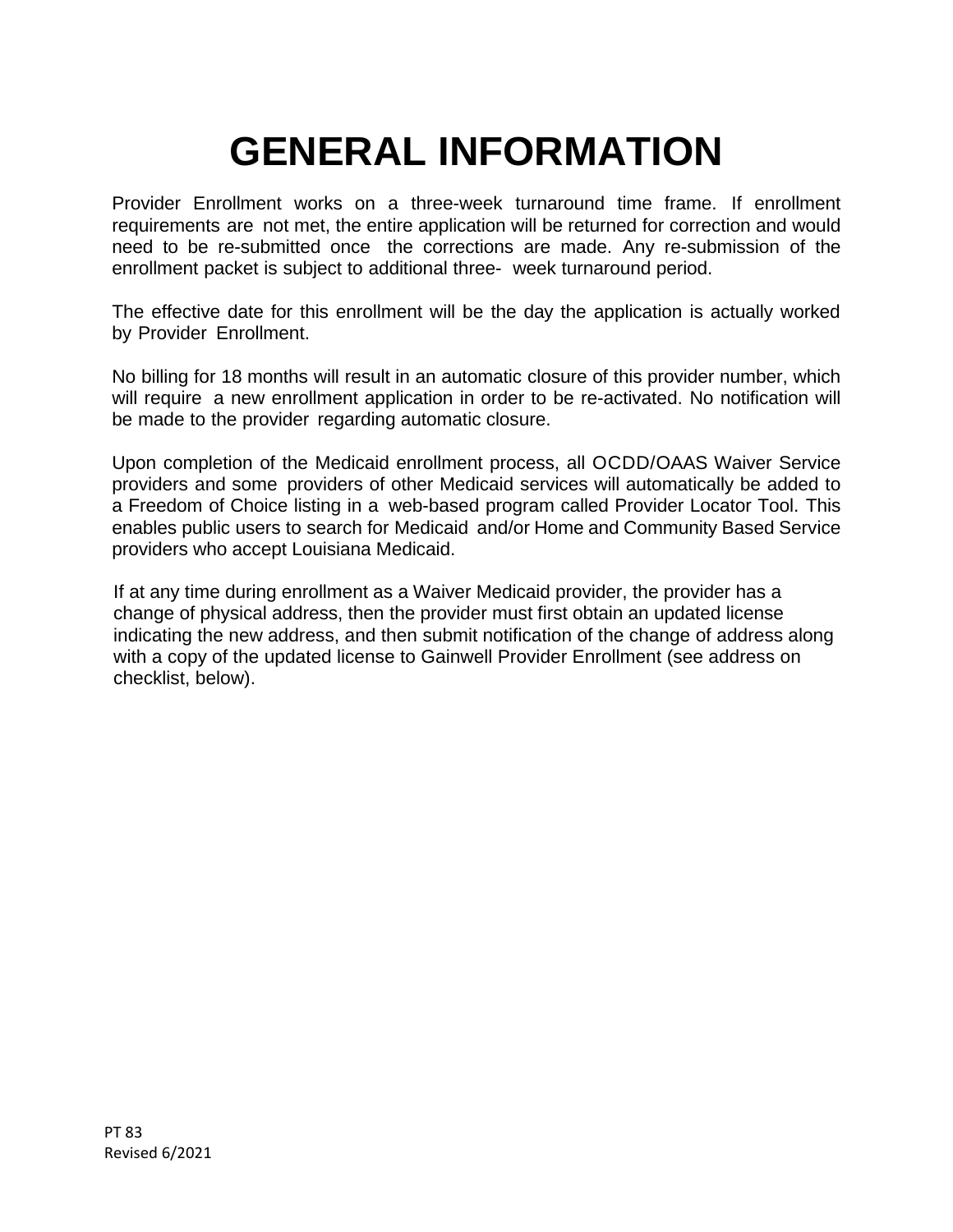# **ATTENTION!!**

**Waiver service providers are required to comply with all requirements contained in:**

# **1. The provider manuals located at:**

**[https://www.lamedicaid.com/Provweb1/Providermanuals/Provi](https://www.lamedicaid.com/Provweb1/Providermanuals/ProviderManuals.htm) [derManuals.htm](https://www.lamedicaid.com/Provweb1/Providermanuals/ProviderManuals.htm)**

## **And 2. The information located on the LDH/OCDD website at**

**<http://new.dhh.louisiana.gov/index.cfm/subhome/11/n/8>**

## **3. The information located on the DHH/OAAS website at**

**http://new.dhh.louisiana.gov/index.cfm/subhome/12/n/7**

PT 83 Revised 6/2021